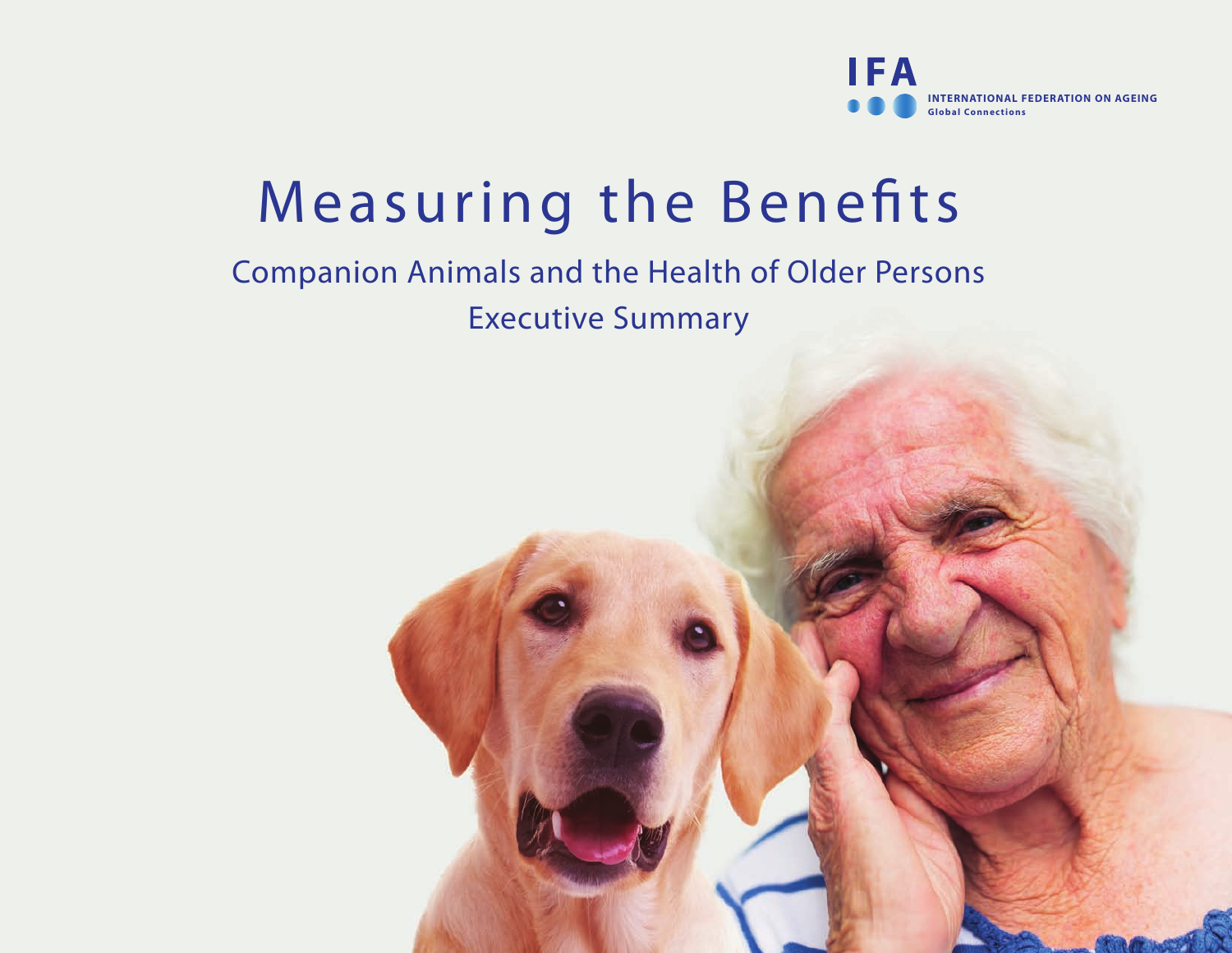# Contents

- **4. Executive Summary / Background**
- **5. The Research: Studies and Findings**
- **7. The Way Forward**
- **8. Recommendations**
- **10. Conclusion**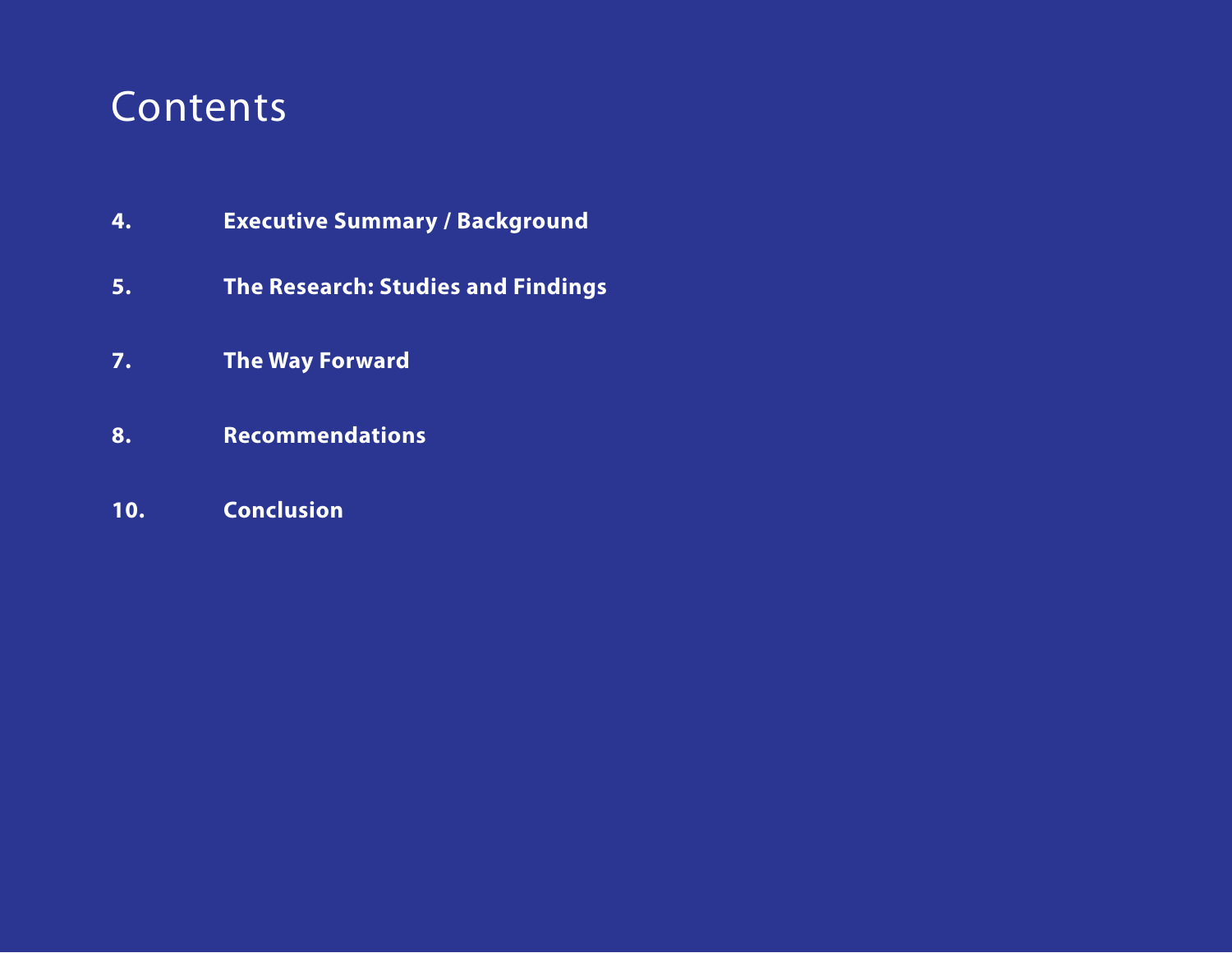*Given that nearly two billion people over the age of 60 will live on the earth by 2050, the challenge to governments and local communities to create age-friendly societies is real and imminent. Continuing research in human-companion animal interactions reveals both the extensive and therapeutic*  benefits to elderly people provided by pets and companion *animals, and the associated positive social and economic influences for local communities and society as a whole.*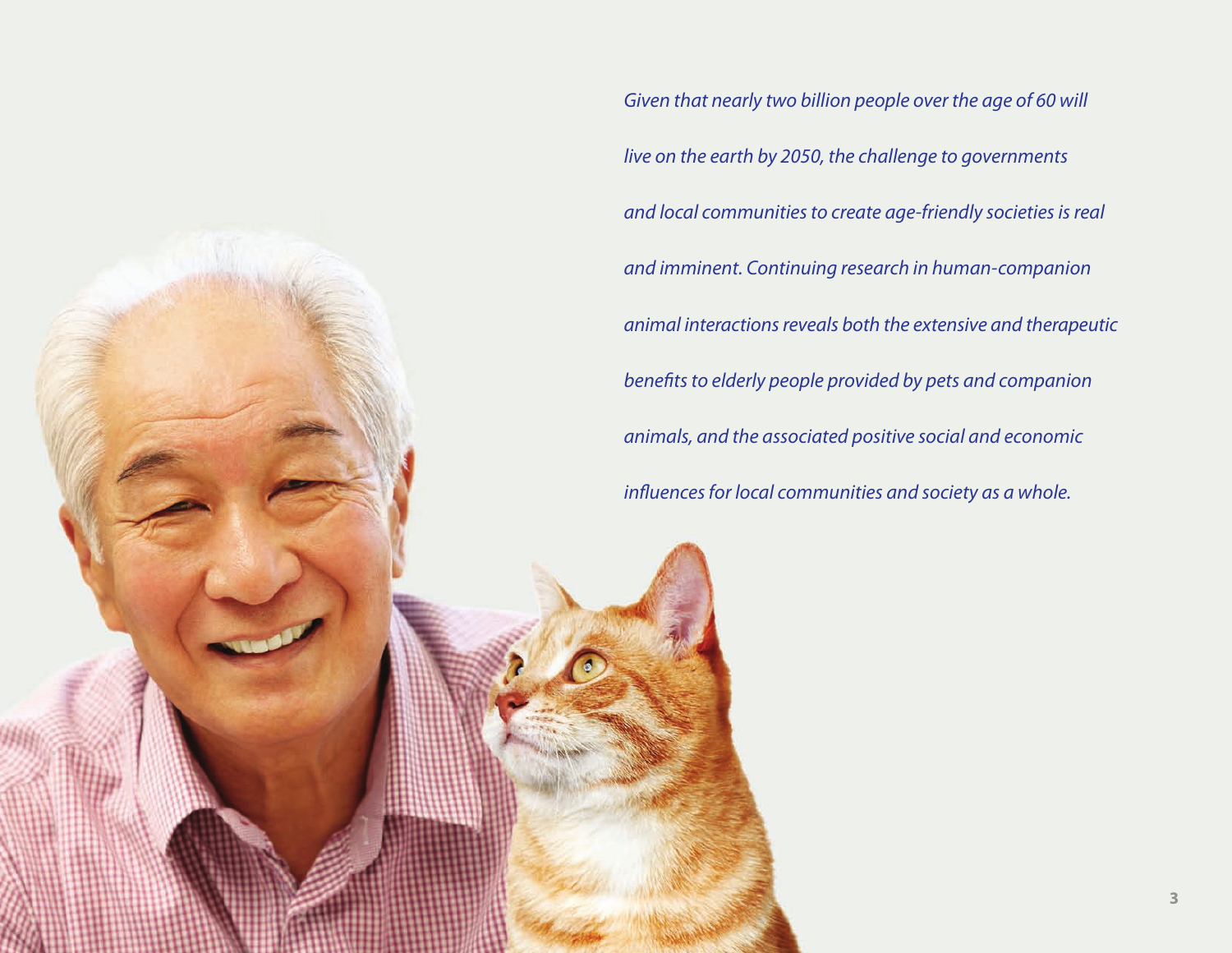# Companion Animals and the Health of Older Persons Executive Summary

This report is the most extensive literature review to date of research undertaken in the field of companion animals and the health of older people. Encompassing published research from 1980 to 2013, it considers the impact on the physical, psychological, emotional and social health of older people, both in the community as pet owners and as residents of care facilities and other institutions to whom animals are introduced for recreational and therapeutic purposes. The economic impact of companion animals is also considered. Despite limitations and gaps in the research caused by weak project design or poorly-controlled studies, the positive indicators of improvements to the health and well-being of older people are encouraging and affirm the value of future research in this field.

# **Background**

Archaeological and genetic evidence suggests the existence of dogs and cats with humans as far back as 14,000 years ago, concurrent with the first permanent human settlements. While this early companion human-animal relationship is perceived as a purely practical one – such as herding, control of rodents and other pests, and protection of the humans – it is thought that animal behavioural traits were selective determinants of breeding practices in order to promote human-animal companionship and attachment bonds (Virués-Ortega et al, 2012).

In modern times, the continuation of this companionship between humans and animals is clearly evident and growing stronger. In 2001 around half of British households owned pets (Nafsted et al, 2001); in 2009, 172 million dogs and cats as pets were recorded in the United States (American Pet Products Association, 2009) while more than two-thirds of Australian households had a pet (Wood [ed], 2009). Most pet owners consider their pet to be an important member of the family.

*Creating active ageing policies and helping seniors to remain in their communities are key economic and social issues: by 2050, two billion people over the age of 60 will inhabit the world.*

The use of animals as companions for older people living in residential care facilities and other institutions is also increasing; these animals, most commonly dogs, cats and rabbits, may be part of an Animal-Assisted Activity (AAA) or Animal-Assisted Therapy (AAT). The former provides "opportunities for motivational, educational, recreational, and/or therapeutic benefits to enhance quality of life… delivered in a variety of environments by specially trained professionals, paraprofessionals, and/or volunteers, in association with animals that meet specific criteria" (Pet Partners, USA).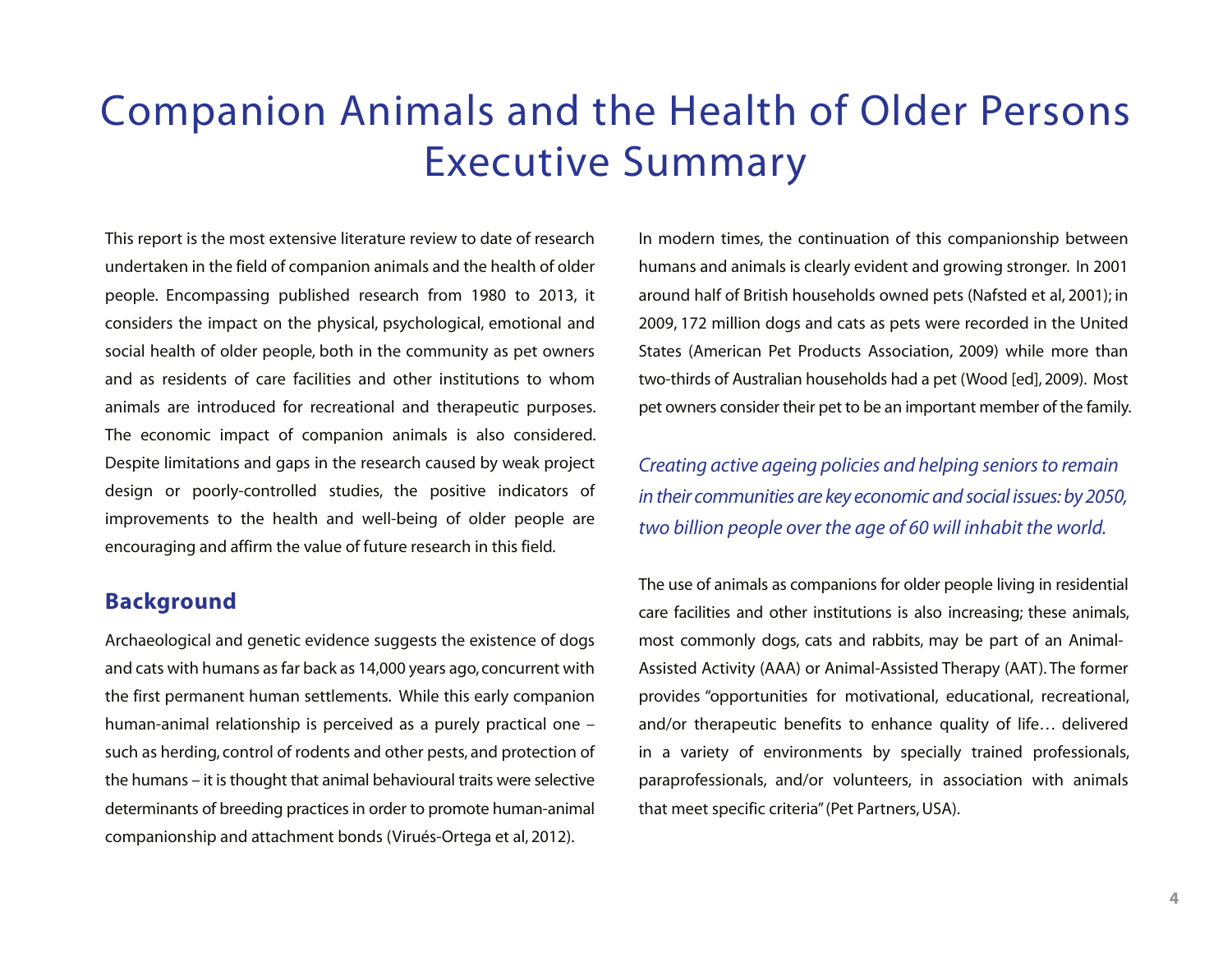Animal-Assisted Therapy (AAT), commonly referred to as 'pet therapy', is a goal-directed intervention that is "designed to promote improvement in human physical, social, emotional, and/or cognitive functioning… [as] an integral part of the treatment process". Undertaken or supervised by professional service providers, AAT interventions are provided to individuals or selected groups in a therapeutic process that is documented and evaluated (Pet Partners, USA).

Older people receiving Animal-Assisted Therapy (AAT) include those living in residential aged care homes and long-term medical care facilities, both with or without a diagnosis of dementia, psychiatric disorder and/or depression; and those admitted to hospitals or hospices for acute and chronic medical management.

# **The Research: Studies and Findings**

With global population projections reporting that by 2050 more than two billion people over the age of 60 will be living in the world, local communities and governments need to focus not only on health and active ageing policies but also on creating environments that enable older people to remain in the community and to live healthier lives.

*Researchers are keenly interested in the influence of companion animals upon the physical health of older people, both in terms of quality of life and of longevity.*

A growing body of literature of human-animal studies highlights the importance of the human-animal bond and the increasing evidence of the health and social benefits of companion animals.

Within this body of research, the therapeutic benefit of companion animals is attracting increasingly keen interest among health and social science professionals (Fine, 2010; Baun and Johnson, 2011; Risley-Curtiss, 2010), and research and education programs at universities are developing, mainly in the United States at this stage.

#### **a) Pets as companions**

Studies of the comparative health of pet owners and non-pet owners include investigation of both the physical health of older people and their own perception of personal health and well-being (Headey, 1999; Pachana et al, 2005; Raina et al, 1999; reported in Virués-Ortega et al, 2012).

Researchers note strong evidence to the effect that companion animals are associated with increased self-esteem, life satisfaction, positive moods and lower levels of loneliness (El-Alayli et al, 2006).

Quiet company between humans and pet dogs has been observed to lower the person's blood pressure and increase the levels of neurochemicals linked to relaxation and bonding (Filan and Llewelyn-Jones, 2006).

Several studies have found evidence of the ability of pets to ameliorate bereavement for older people (Raina et al, 1999; Garrity et al, 1989; Bolin, 1987).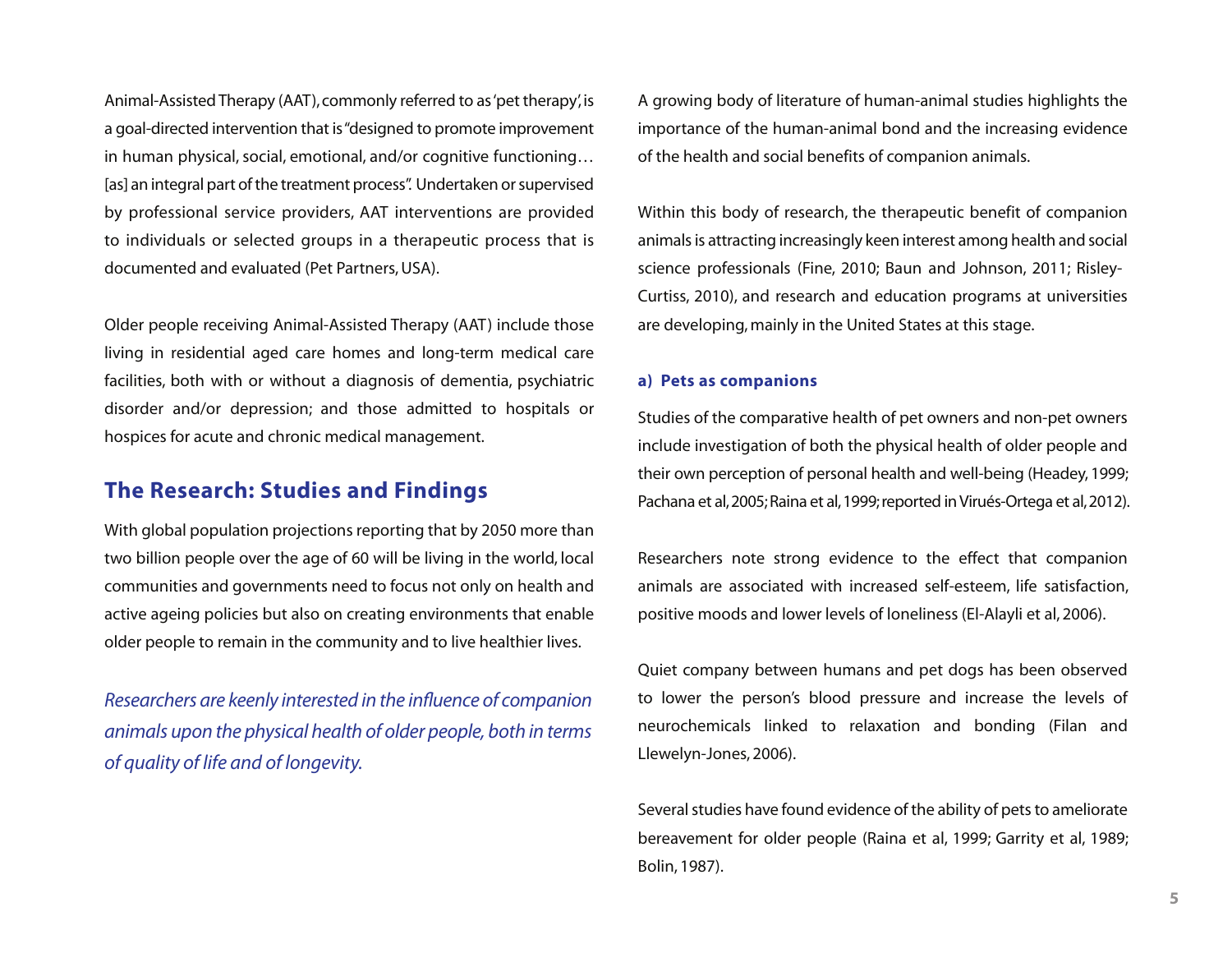The capacity of pets to increase their owner's social interactions, both real and perceived, has been noted. For example, an Australian study found that more than half of all dog owners (and just under half of pet owners in general) confirm that they meet people in their neighbourhood as a result of their pet and more than 80 percent of dog owners talk to other people when out walking their dogs (Wood et al, 2005). Referred to as 'social capital', this connectivity is shown to have positive effects on the community's sense of its own health as well as the fiscal health of a society (Australian Companion Animal Council, 2009).

A keen area of interest among researchers is the influence of companion animals upon the physical health of older people, both in terms of quality of life and of longevity. Friedmann et al (1980) concluded that outpatients of a cardiac care unit who were pet owners lived longer than non-pet owners. It should be noted, however, that a community survey in Australia with a larger sample size found no evidence that pet ownership is associated with cardiovascular health benefits (Parslow and Jorm, 2003). These contrasting findings are attributed by researchers to variables in the quantity and quality of the research studies (Wells and Rodi, 2000; Herzog, 2011; Siegel, 2011).

Notwithstanding these contradictions, the American Heart Association (AHA) published a scientific statement on pet ownership and cardiovascular (CVD) risk in 2013, in which it concluded that "pet ownership, particularly dog ownership, is probably associated with a decrease in CVD risk... and may have some causal role in reducing CVD risk" (Levine et al, 2013).

#### **b) Companion animals in AAA and AAT**

Six studies into the effects of Animal-Assisted Therapy (AAT) on the behavioural and psychological symptoms of dementia showed a marked reduction in agitation and aggression in the human subjects of the research. Four studies observed a positive impact on social behaviour; and one study found an improvement in the nutrition of older people with dementia following the installation of fish tanks in their care facility dining rooms (Filan and Llewellyn-Jones, 2006).

Similarly, research conducted across nine studies on dog-assisted therapy for older adults with dementia in residential programs observed the common effects of visiting animals included a decrease in the residents' agitation and aggressive behaviour, and an increase in pro-social behaviour such as alertness, increased frequency of touch, verbalisation and smiles. Each of these behaviours was observed to improve over time (Perkins et al, 2008).

In five randomly assigned control group studies published between 1984 and 2000, dogs were brought to visit depressed older people in hospital and nursing home settings and four of the five studies showed 'significant improvements in depression' of residents from the pre- to post-test phases (Souter and Miller, 2007). Other studies confirm that dogs visiting hospitalised patients suffering from major depression have the effect of decreasing depression and anxiety (Hoffmann et al, 2009; Majíc et al, 2013).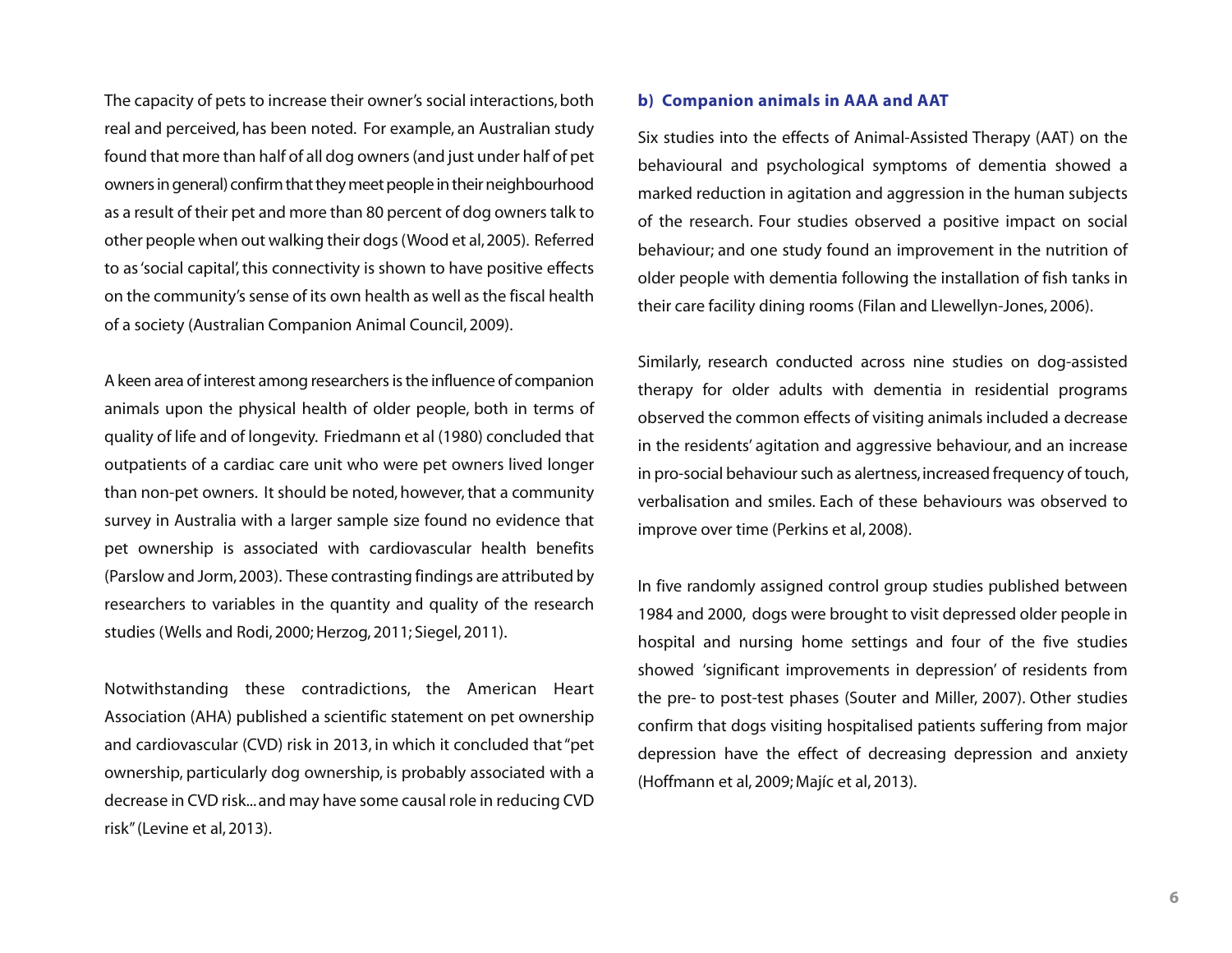### **c) Economic effects of companion animals**

Investigators estimated that cost savings in 2000 for companion animals as pets to the health care system was 5.59 billion Euros in Germany and \$3.86 billion in Australia.

Results showed that long-term pet owners as well as pet owners who acquired a pet in the last five years reported fewer doctor visits in the three months before interview. When compared with non-pet owners and those who no longer had a pet, the pet owner group accessed health services via the general practitioner approximately 10 percent less (Headey and Grabka, 2003).

In contrast, a later study of a 2,551 older adults in Australia found no reduction in visits to the general practitioner in the 60 to 64 year age group (Parslow et al, 2005). Confounding variables may largely account for these differences, strengthening the call for improved measurements and standardised project design in future research programs.

*Studies on dog-assisted therapy for older adults with dementia in residential programs observed a decrease in the residents' agitation and aggressive behaviour, and increased pro-social behaviour such as alertness, verbalisation and smiling.* 

# **The Way Forward**

Investigators in this specialised research field acknowledge that the current data on human-companion animal interactions are often predicated on anecdotal evidence and scant qualitative and quantitative data, with poorly-constructed and poorly-controlled study design (Chur-Hansen et al, 2010; Filan and Llewellyn-Jones, 2006; Jendro et al, 1984; Perkins et al, 2008; Souter and Miller, 2007; Virués-Ortega et al, 2012).

While the flaws in the current research data prevent an unequivocal understanding of the mechanisms by which older people may benefit from animal companions, investigators are united in believing that more research time and energy should be directed towards this important field of research. They base their assertion on the current evidence of considerable positive potential for the health of older individuals, and the associated health and welfare benefits for local communities and societies.

This report summarises the limitations and gaps in the research noted by investigators, as well as their recommendations for improvements in research methodology, both general and specific.

In addition, the report identifies a number of other factors lacking in current research and offers recommendations for their inclusion in future research projects.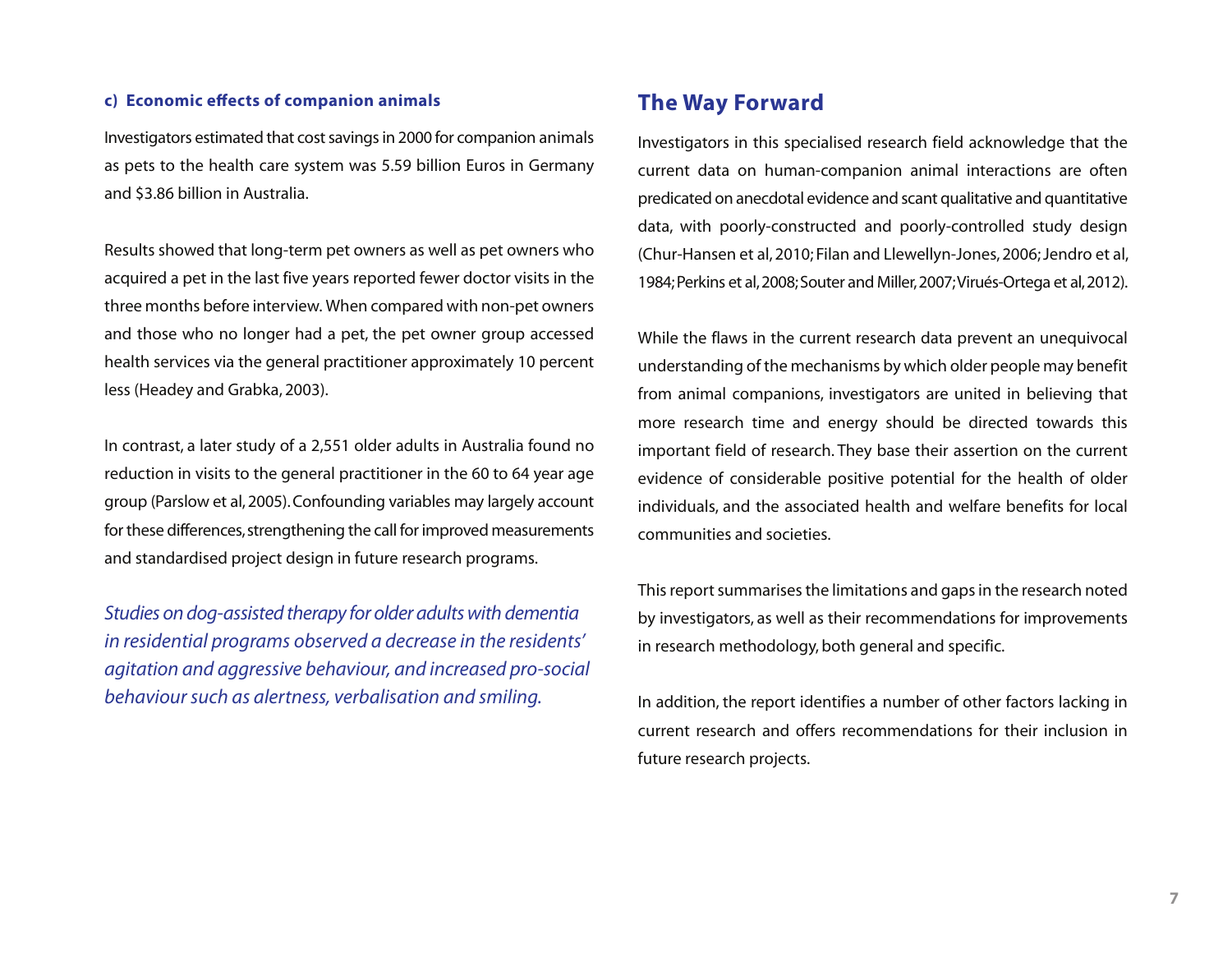# **Recommendations**

**1.** Several existing community programs that enable older people to keep and care for their companion animals are discussed in the report. These include volunteer support for grooming and exercising pets, transporting pets to veterinary appointments, and fostering pets when their owners need to be hospitalised for a period of time.

### **Recommendation 1:**

Programs such as these could become the focus of future research on the health and social benefits of animal-assisted interventions, to include the perspective of both health care practitioners for the humans in the project (e.g. nurses, physiotherapists, social workers, occupational therapists) as well as for the animals (e.g. veterinarians and veterinary nurses).

**2.** Research is lacking in veterinarian involvement, despite the fact that their professional expertise and frequent interactions with pet owners make them well-placed to be consulted in studies of companion animals and older people's attachment, affection and bonding capacities, well-being and social capital.

### **Recommendation 2:**

Studies involving veterinarians and veterinary nurses should be conducted – for example, standardised questionnaires and/or interviews covering perceptions of attachment and bonding, health care attention and prioritisation, and the self-reported and observed influence on older people's psychological and emotional health.

**3.** The effect of pathogens potentially transmitted between pets and humans, especially vector-borne and other zoonotic diseases, needs to be investigated in more depth. Research data is needed to formulate advice and guidelines on disease and zoonosis prevention between older people and pets, similar to the guidelines that exist for specific risk groups such as HIV-infected people (Brown et al, 2003; Kaplan et al, 2002).

### **Recommendation 3:**

Complementary research is required into the risk versus advantage (fact and perception) of animals as perceived carriers of pathogens transmitting diseases that may adversely affect the health of older people. In addition, the health risks of the animals must be taken into account, to assure the mutual benefit of the human-animal companion relationship and that animals are able to fulfil their companion role.

This research needs to involve veterinarians and should examine data for actual infectivity rates as well as perceived risk of disease. This perceived risk should be compared with the demonstrated and perceived advantages of having a pet for owners' mental, emotional and social health – such as increased well-being, sense of purpose and social interactivity.

*The capacity of pets to increase their owner's social interactions has been noted… an Australian study found that more than 80 percent of dog owners talk to other people when out walking their dogs.*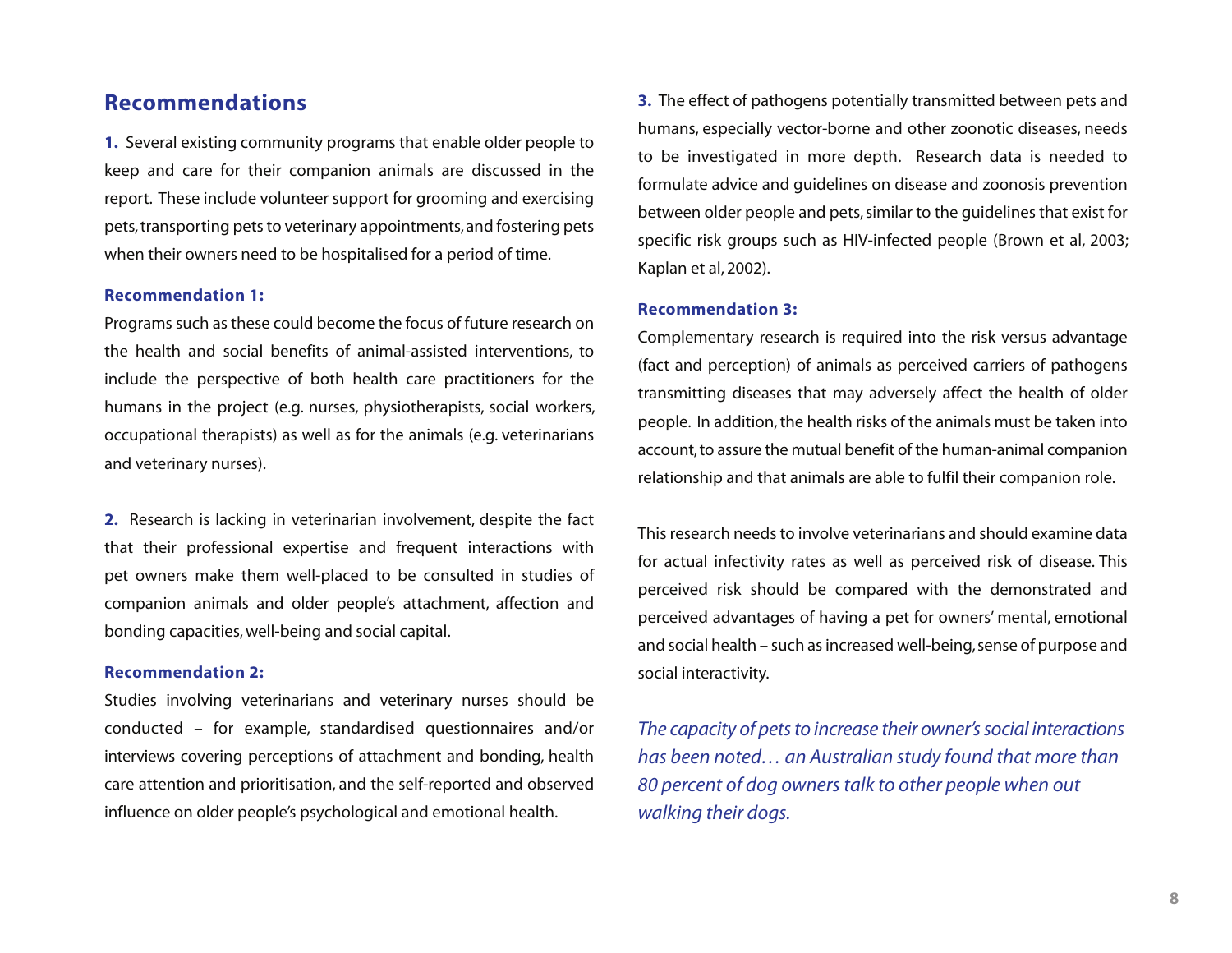**4.** Studies considering the impact on older people of the physical health and temperament (or personality) of the animal with whom they interact are scarce.

#### **Recommendation 4:**

Research into the influence of the animal's health upon its interaction with the older person could explore the differences between relationships with young, healthy animals with full vitality and older animals with age-related behaviours, such as slower responses and the need for more resting periods. Animal handlers and veterinarians should be included in these studies.

**5.** Much of the published research has been conducted in the United States, Canada, Europe and Australia. Aside from a few descriptive and qualitative studies focused on older adults from different cultures (e.g. Risley-Curtiss, 2006), the extent to which older adults from different cultural groups may benefit from companion animals is unclear. Research is also lacking into human-animal companionship among older people of different ethnic origins who live alongside each other in long-term care facilities in multicultural communities.

#### **Recommendation 5:**

Research into companion animals and animal-assisted interventions in developing countries is needed, as well as studies of attitudes towards companion animals among various cultural groups in modern, multicultural societies. This research could inform programs and protocols for the inclusion of animal-assisted interventions in long-term care facilities whose residents may have significantly different ethnic origins.

**6.** A notable limitation to the research into the economic benefits of companion animals is the focus on health services usage only – such as the time spent by older people seeking medical intervention, and the money they spend on medicines (Headley et al, 2002).

#### **Recommendation 6:**

More complex socio-economic models of services and delivery that have so far been overlooked – for example gender, urban versus rural, cultural and other variants in living arrangements – should be factors in future research into the economic effects of companion animal programs. This area of study has the potential to bring beneficial changes to professional protocols and practices and to influence healthy ageing policy development. In societies with increasing numbers of older people, further research is therefore critical for the development and evaluation of new policies and programs at a fiscal, governmental level.

*Investigators believe that research on the influence of companion animals on the physical, psychological and emotional health of elderly people has important implications for the future welfare of societies and individuals.*

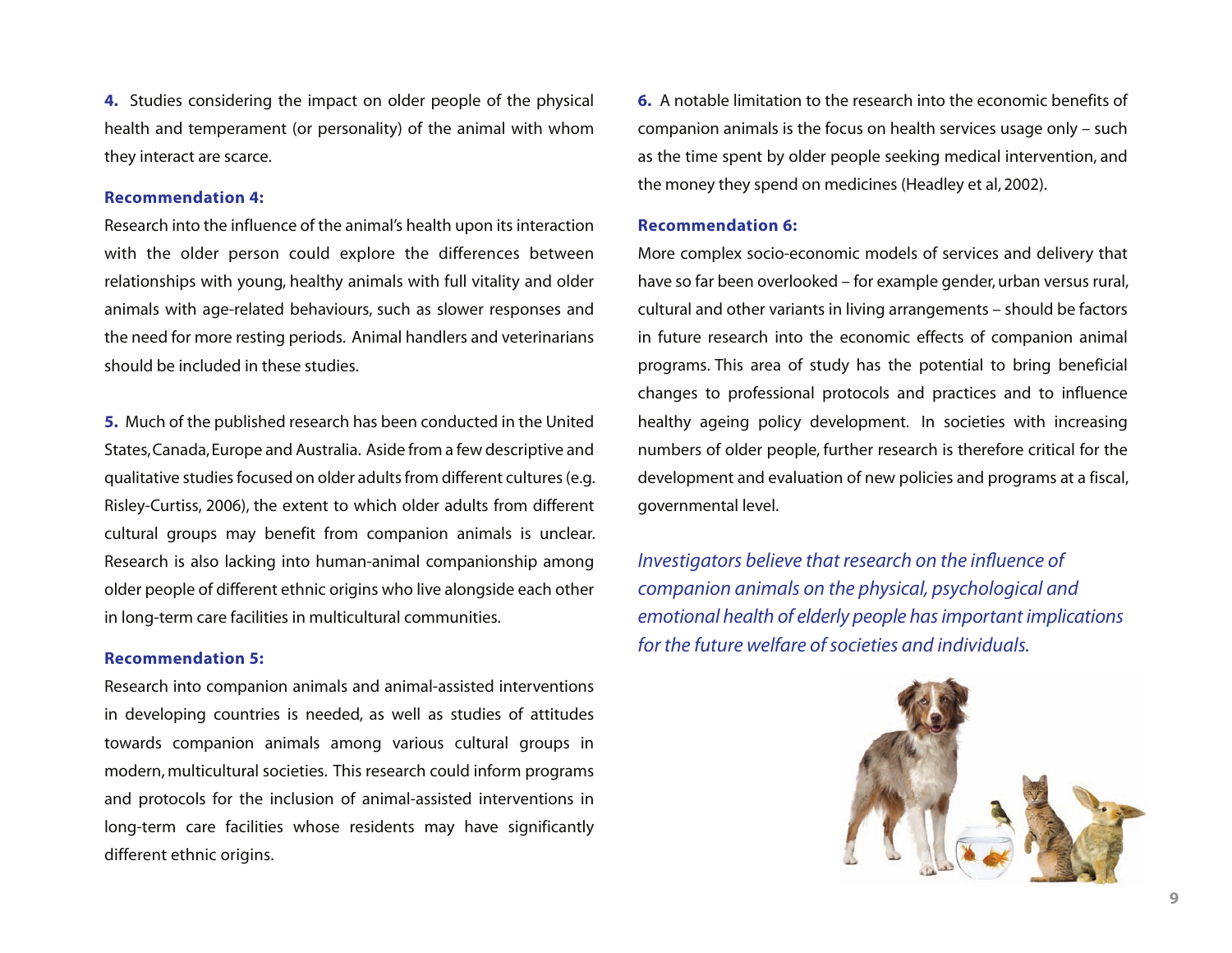# **Conclusion**

This report is informed by a widely-held conviction among investigators that this research field has important implications for the future of societies and individuals, and has a twofold aim:

- 1. To summarise the influence of companion animals and animal-assisted activities and interventions on older people's physical,  *psychological / emotional, social and economic health as determined through research;*
- 2. To inform future research in the field, which can influence care planning for older people at local and national levels.

A practical, truly useful evaluation of ways in which the well-being of older people in the community can be enhanced requires a deepening of the exploration into their relationships, including those with companion animals.

Furthermore, advances in the creation of age-friendly societies, such as those brought about by facilitating positive interactions between older citizens and animals, can only have a positive influence upon the health of society as a whole.

*This report was prepared by Vyvyan Mishra with contributions from Bonnie Schroeder.*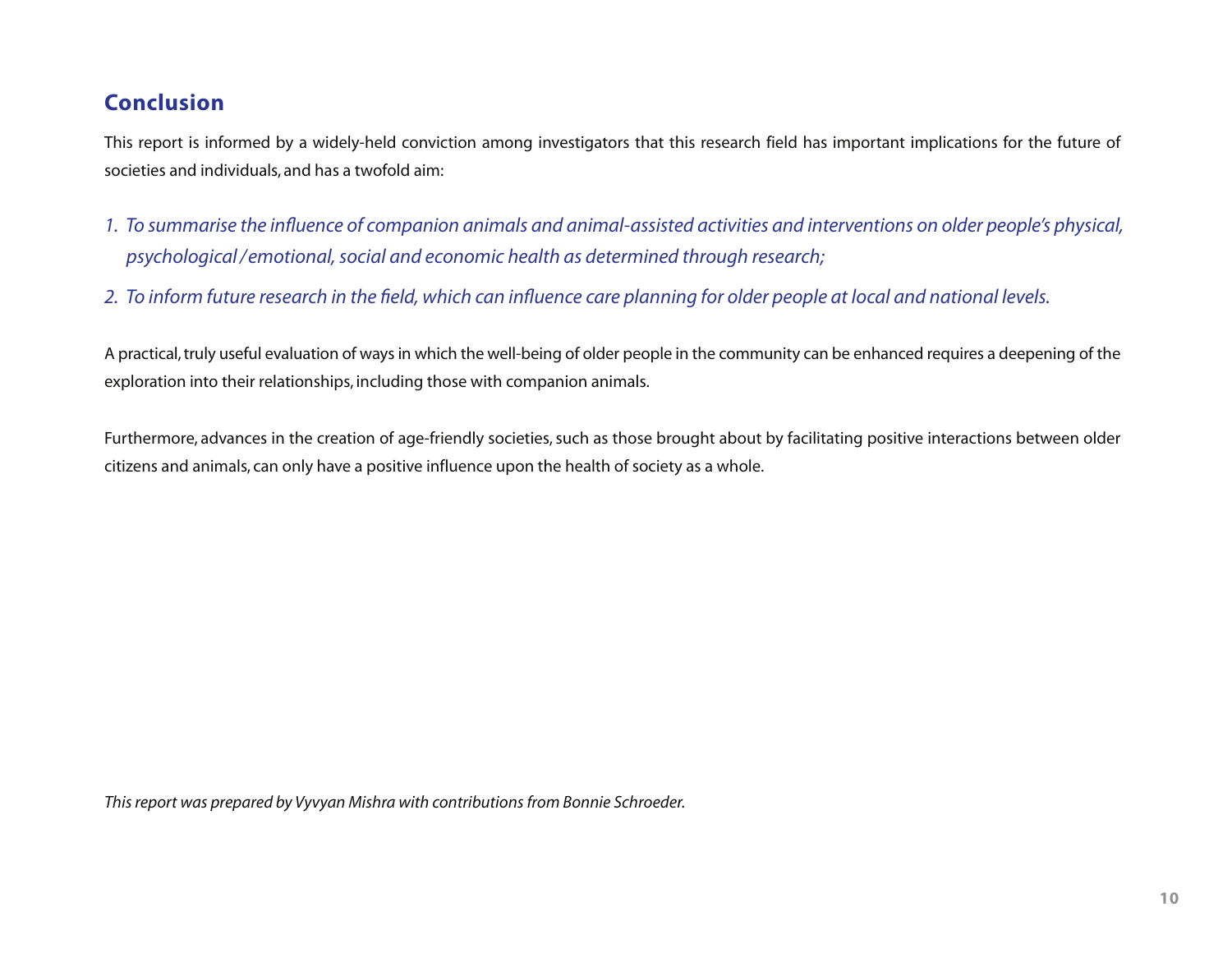*As the elderly cohort within our societies expands, further human-animal studies will have valuable implications, as research contributes valuable insights into the mechanisms* by which older individuals benefit from animal companions, *informs new professional protocols and practices in elder health care, and ensures a more compassionate age-friendly society.*